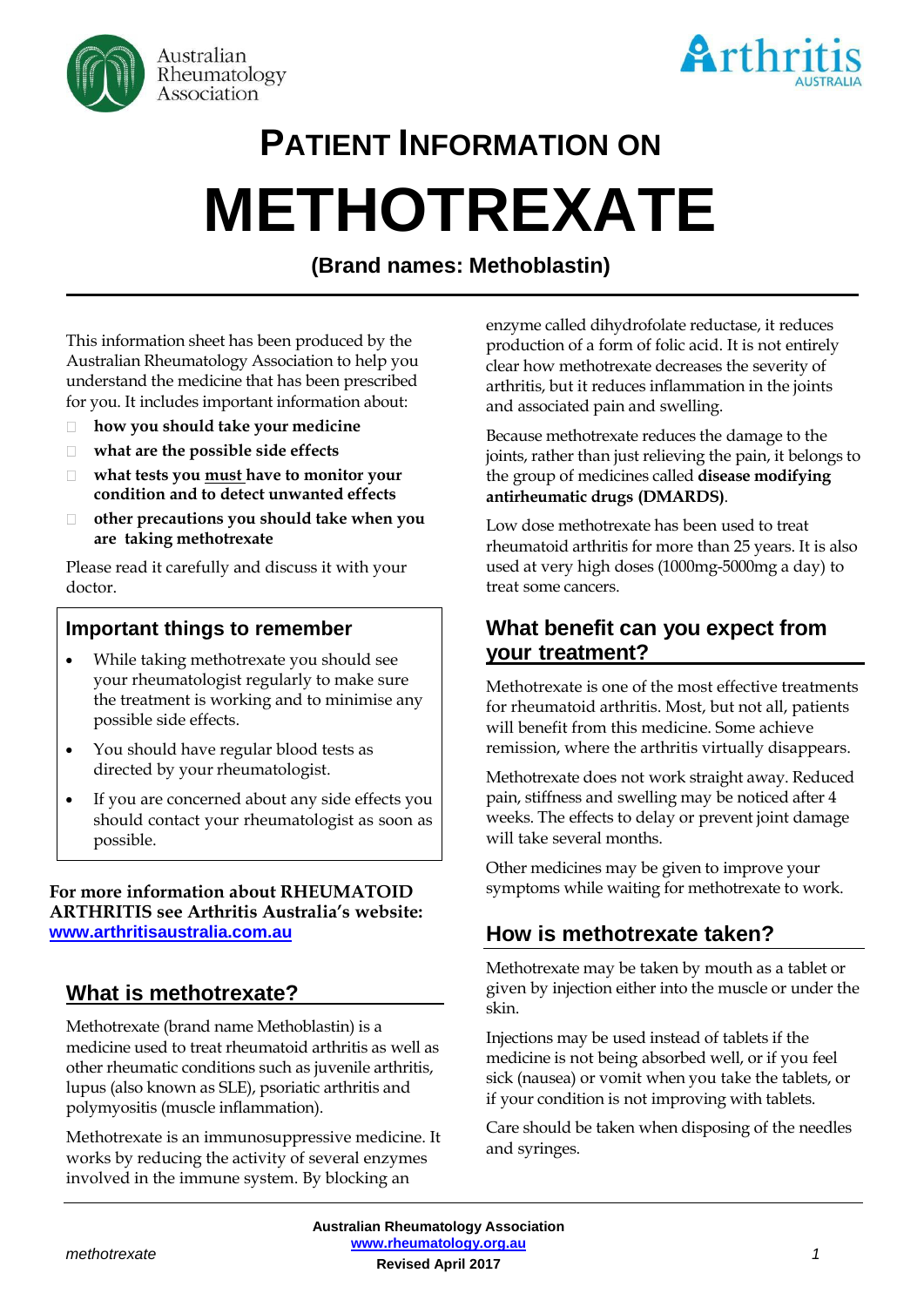## *When should it be taken?*

Methotrexate is taken **once a week,** on the same day each week. If you are taking the tablets, it is a good idea to specify the day of the week that you will take your tablets to avoid making mistakes.

Methotrexate tablets are best absorbed when taken on an empty stomach. However if nausea is a problem, taking them at mealtime can help to reduce this side effect and does not reduce the benefits too much.

#### *What is the dosage?*

Tablets come in 2.5mg or 10mg strengths. Treatment may start with a very low dose of 5mg or 10mg a week, increasing to an average dose of 20mg a week. The dose is adjusted depending on the response, up to about 30mg once a week.

The dose is usually taken all at once on a single day. It may be divided into separate doses taken during that day if necessary.

#### *Can other medicines be taken with methotrexate?*

In order to reduce side effects, it is recommended that you also take folic acid or folinic acid. Your doctor will explain how much of the folic/folinic acid to take and when to take it.

Methotrexate is often taken in combination with other arthritis medicines, including:

- other DMARDs  $\Box$
- biological DMARDs ( these act on natural  $\Box$ substances in the body that contribute to inflammation and joint damage)
- steroid medicines such as prednisolone or  $\Box$ cortisone injections into the joint
- anti-inflammatory medicines (NSAIDs) such as  $\Box$ naproxen (Naprosyn) or ibuprofen (Brufen/Nurofen)
- simple pain medicines such as paracetamol.

There are separate information sheets for the medicines mentioned above.

#### *How long is the treatment continued?*

Treatment with methotrexate is continued indefinitely as long as it is effective and as long as no serious side effects occur.

If you stop methotrexate treatment for more than a few weeks there is a risk that your condition may worsen. Continue with your treatment unless advised by your doctor or unless side effects develop.

If you have an illness that makes you unwell enough to change plans for the day (e.g. gastroenteritis or fever), it is reasonable to miss the weekly dose until you have recovered.

## **Are there any side effects?**

You might experience side effects with your treatment. Tell your doctor if you are concerned about possible side effects.

A reduction in dose may minimise side effects so that you can continue to take the treatment. Your doctor will advise on any dose changes that are necessary.

#### *Most common possible side effects:*

- □ The most common side effects are *nausea*, *vomiting* and *diarrhoea*. These can be reduced if methotrexate is taken with food or in the evening. Anti-nausea tablets can be used ifneeded.
- *Mouth ulcers* can occur, but the use of folic acid or folinic acid supplements makes this less likely.
- *Skin dryness, a variety of skin rashes* and *increased sensitivity to the sun* may also occur. You should wear sunscreen and a hat when out in the sun.
- Some people report mild *tiredness, headache* and *mental clouding*. Some also experience a temporary increase in muscle and joint pain after taking the weekly dose.

#### *Less common or rare possible side effects:*

There are some rare but potentially serious side effects with methotrexate.

*Blood counts*: Methotrexate can rarely cause a drop in the number of white blood cells, which are needed to fight infection. It can also cause a drop in the number of platelets, which help to stop bleeding.

Regular blood tests aim to pick these problems up early if they occur.

If you develop a sore mouth, mouth ulcers, easy bruising, nosebleeds, bleeding gums, breathlessness, infection or fever tell your doctor straight away.

□ *Liver*: Methotrexate can inflame the liver causing a type of hepatitis. Regular blood tests aim to pick this up early if it occurs. The dose of methotrexate may have to be reduced or stopped if problems occur. Liver problems may be increased when methotrexate is combined with the medicines azathioprine (Azamun, Azapin, Imuran, Thioprine) or leflunomide (Arabloc, Arava) or with heavy alcohol use (see *Alcohol*  overleaf).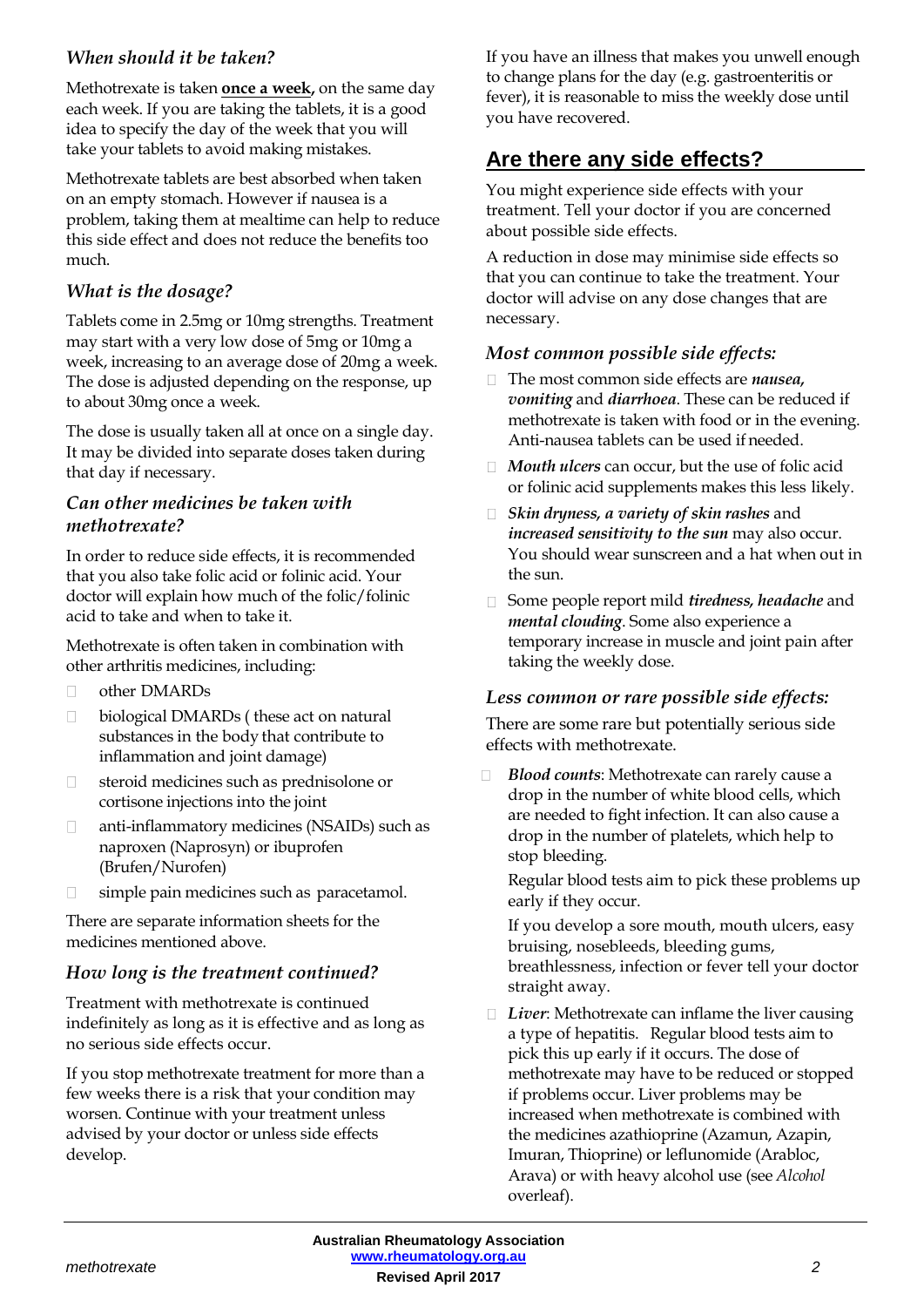- *Lungs*: Methotrexate can cause inflammation of the lungs. This may be more likely if leflunomide is being taken at the same time. The problem may develop quickly, so if you have a sudden onset of breathing difficulties seek medical attention as soon as possible. It may also develop with symptoms such as a dry cough.
- *Hair thinning*: This may occur rarely. It is not  $\Box$ permanent and hair will grow back when the medicine is stopped.
- *Nodule formations:* Some people with rheumatoid arthritis develop nodules on their elbows or other pressure points. In some cases methotrexate may increase this.
- *Cancer:* see below.

#### *Long term side effects*

Methotrexate may be taken for long periods (more than 25 years) to manage rheumatoid arthritis. In addition to the possible effects mentioned above, the following are rare but possible long-term side effects, or long-term issues that may concern patients:

- *Liver:* Very rare cases of increased fibrous tissue in the liver have been reported after long-term treatment. Regular monitoring can minimise the risk of this occurring.
- *Cancer:* People who have rheumatoid arthritis have an increased risk of lymphoma (a lymph node cancer). It is not clear whether methotrexate increases this risk further but any additional risk is likely to be very small. Methotrexate may reduce the risk of these cancers by controlling the rheumatoid arthritis, but this is unproven. For general cancer prevention, stopping smoking is recommended. An annual skin check to detect any early skin cancer is also recommended.
- *Fertility:* Methotrexate does not affect a person's ability to have children in the long term. See also *Precautions*.

#### *More information about possible side effects*

Information that comes with your methotrexate medicine describes in detail potential serious side effects that may occur with methotrexate. Many of those side effects relate to **high dose** methotrexate used for the treatment of cancer. These may not be applicable to the much lower doses that are prescribed for the treatment of rheumatoid arthritis. Talk to your doctor if you have concerns about any possible side effects.

## **What precautions are necessary?**

#### *Blood tests:*

As methotrexate may affect the liver and blood  $\Box$ cells, you must have regular blood tests during your treatment. This is very important, as you may not get symptoms with some of these problems.

- $\Box$ Blood tests are particularly important during the first few months of treatment and when methotrexate is taken with leflunomide.
- $\Box$ As well as monitoring for side effects, blood tests help to monitor your condition to determine if the treatment is effective.
- $\Box$ You will need to have full blood counts and liver function tests every 2 to 4 weeks for the first few months of treatment and then every 1 to 3 months after that.
- $\Box$ If there are no problems seen after 3-6 months of treatment at a specific dose of methotrexate, the blood tests may be then done 3 monthly.
- Your general practitioner (GP) will be informed  $\Box$ about the monitoring schedule. It is important to see your GP if you have been asked to do so as they have an important role in monitoring your condition.

#### *Risk of infections*:

Because your immune system may be depressed,  $\Box$ there is an increased risk of developing some infections, especially herpes zoster (chicken pox and shingles). You should try to avoid contact with people who have these infections. If you have an infection or persistent fever, tell your doctor straight away.

#### *Use with other medicines*:

- Methotrexate can interact with other medicines.  $\Box$ You should tell your doctor (including your GP, rheumatologist and others) about all medicines you are taking or plan to take. This includes over the counter, herbal or naturopathic medicines. You should also mention your treatment when you see other health professionals.
- $\Box$ Antibiotics containing trimethoprim (e.g. **Bactrim**, **Septrim** or **Triprim**) can cause problems when taken with methotrexate. If you are prescribed any of these medications you **must** tell the doctor you are taking methotrexate.
- Aspirin can be used safely in the low doses taken  $\Box$ for prevention of heart attack and stroke.
- Methotrexate can be taken safely with anti- $\Box$ inflammatory drugs (NSAIDs), as long as your kidney function is normal.
- $\Box$ The simple pain reliever paracetamol, and combined medicines such as Panadeine and Panadeine Forte, can be used while taking